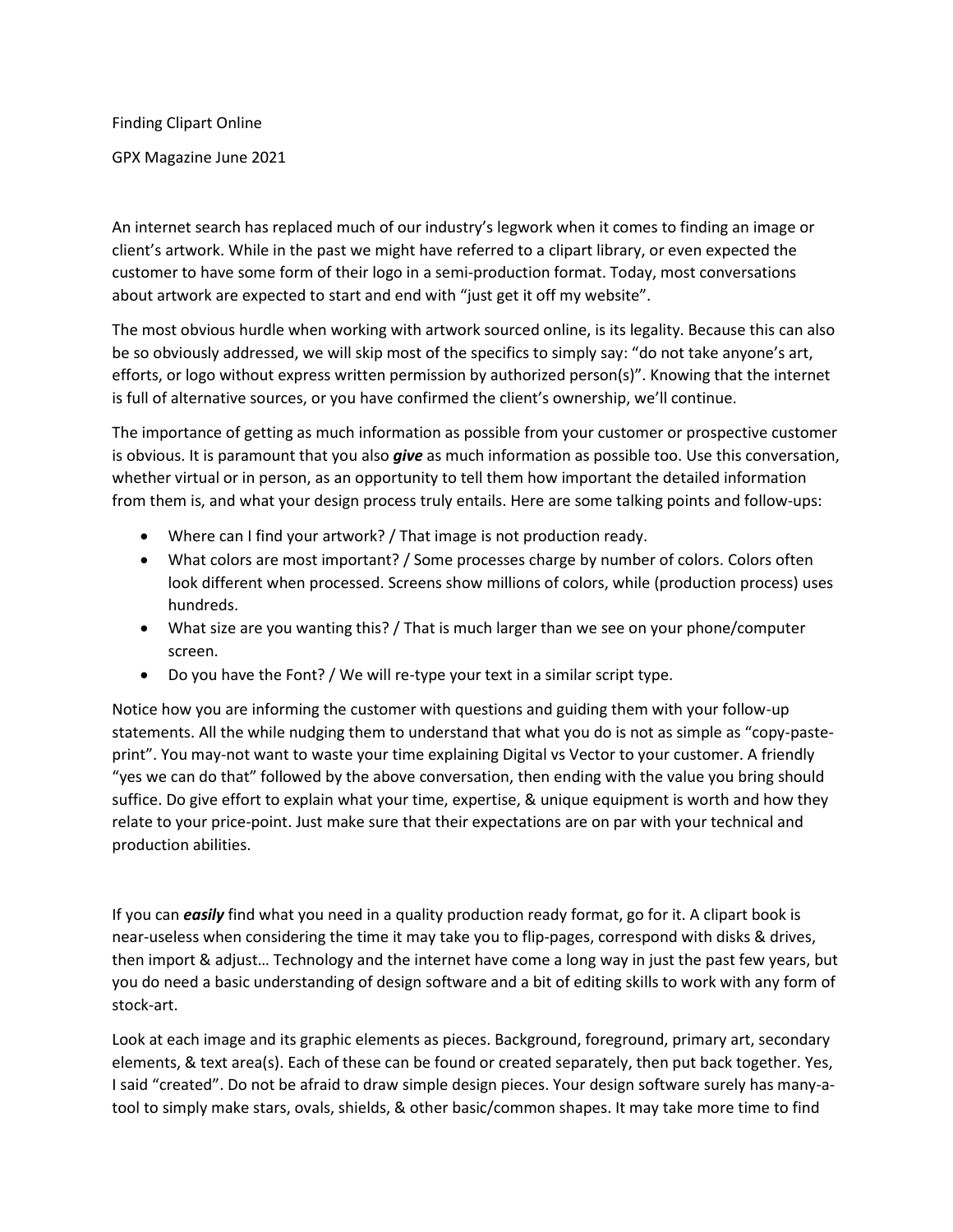then convert to a production format, some simple parts of your image, than to just draw it. Don't be afraid, you can do it. A little design practice will help you for years to come. Your graphics proficiency is a *force multiplier* for your business.

Now, let us get into some specifics & recommendations from me, your favorite Corel Trainer  $\odot$ !

Regarding your search tool itself. Surly I am not the first to tell you that "google is king". I may be the first to let you know that there are options when working with this internet overlord:

- Beyond adding words to your search, such as "vector" or "blue", click near the text you typed on the 'Tools' or 'Settings' button. You will find a plethora of filters for your search. When looking through such a massive instrument as the internet, your biggest hardship will be to limit your results specifically for what you need.
- Adjust your search based on Size, Color, Type, and importantly: Rights / Licenses. \*note, be careful as online postings of images may not be perfectly accurate for free-to-use etc.
- The type of file you want differs greatly based on the image, or the portion of the image that you are trying to find. As PNG files slowly replace JPEGs, we are less apt to run in to large white squares behind every graphic.
	- $\circ$  By saving the image to your computer (save-as), instead of the typical copy/paste directly into your design software, you will avoid much of these solid unusable and irrelevant backgrounds. Though the file itself, even a PNG, may indeed have a square around it, verses a transparent background.
	- $\circ$  In your settings, near the search text you typed in, you will find some Advanced Search options, including 'Safe Search'. This relates to objectionable and mostly adult content. Your searches are naturally being filtered this way, often to our benefit, but can restrict a great-deal of the quality results we may want, and can use. Please remember to turn these function(s) back on if your computer is used by youngsters or sensitive persons.
- You may be able to naturally narrow your search results by adding some out of the box words to your search. For example, if you know that you will be removing the background with let's say a color-masking function, then adding the word(s) "snow" or "water" or "silhouette" to your search may give you the image you need with easily removable inner or outer section(s).
- DuckDuckGo is a search engine that I often recommend. It uses google's base algorithm and search results but does not prioritize (as much) based on corporate imbursements. Try it. Search for a product blank or an unbranded image on DuckDuckGo. It will automatically provide a relatively private search and tracker blocking. Meaning that neither someone else's searches, nor social media, nor email history etc. will change the results you get (as much).

Your computer likely has, while your design software no doubt includes a screen-capture function. CorelDRAW's graphics suite calls it "CorelCAPTURE". This tool can make things incredibly easy for you. Too often our clients dismissively say, "just get my logo off my website", and we try not to roll our eyes in response. Anyways, Capture tools can help big-time. In CorelCAPTURE specifically, you can adjust:

• where you'd like to capture; an entire screen, window, menu, or highlighted area.